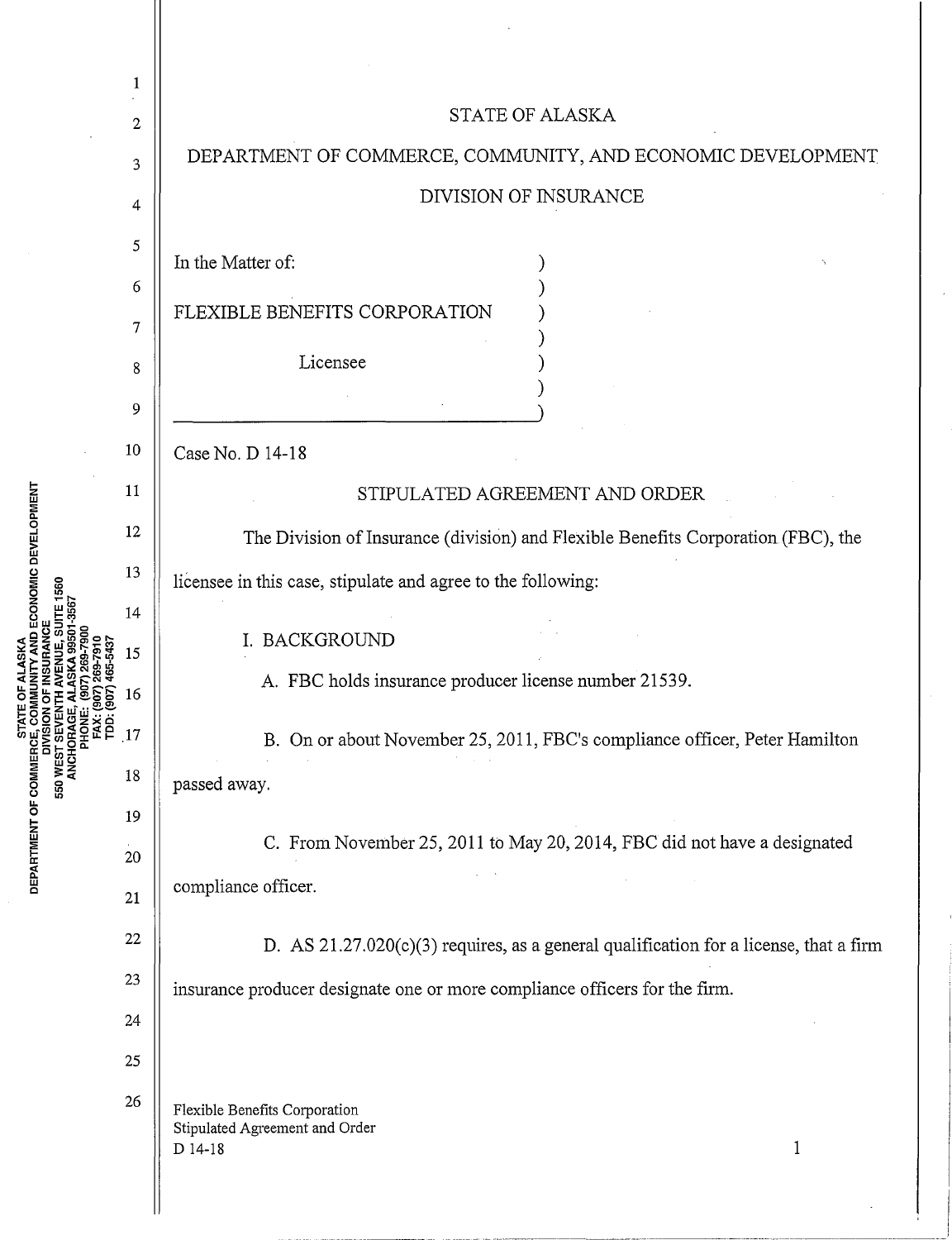1

2

3

4

8

ne.<br>C

E. As part of the filing requirements to renew FBC's firm license, FBC's new compliance officer provided notarized statements to the division indicating that multiple transactions occurred during the period from November 25, 2011 through May 20, 2014 when the firm was without a licensed compliance officer, with \$207,512.82 earned in commission and service/broker fees. These transactions subject FBC to civil penalties under AS 21.27.440.

## II. TERMS OF AGREEMENT

1. FBC agrees to pay a civil penalty under AS 21.27.440 in the amount of \$207,512.82 for the unlicensed activity that occurred from November 25, 2011 through May 20, 2014, with \$200,000 suspended. The unsuspended penalty of \$7,512.82 is payable at the time FBC is notified that the director has signed the order adopting this agreement.

2. In the event that FBC violates Alaska insurance laws during the next two years, the suspended portion of the penalty referenced in paragraph one will be reinstated. FBC also will be subject to any and all sanctions authorized by the insurance laws including imposition of additional penalties.

3. By signing this agreement, FBC understands and agrees that any failure to comply with the conditions of this agreement will be grounds to revoke, suspend, or not renew Alaska insurance producer license number 21539.

4. FBC understands that this agreement is not binding on the parties unless and until the director signs the order adopting this agreement.

·------·--~--.-----· ------------ ------

24 25

26

20

21

22

23

DATED:  $8 - 4 - 14$ 

DIVISION OF INSURANCE

Flexible Benefits Corporation Stipulated Agreement and Order D 14-18

2

 $\overline{\phantom{a}}$